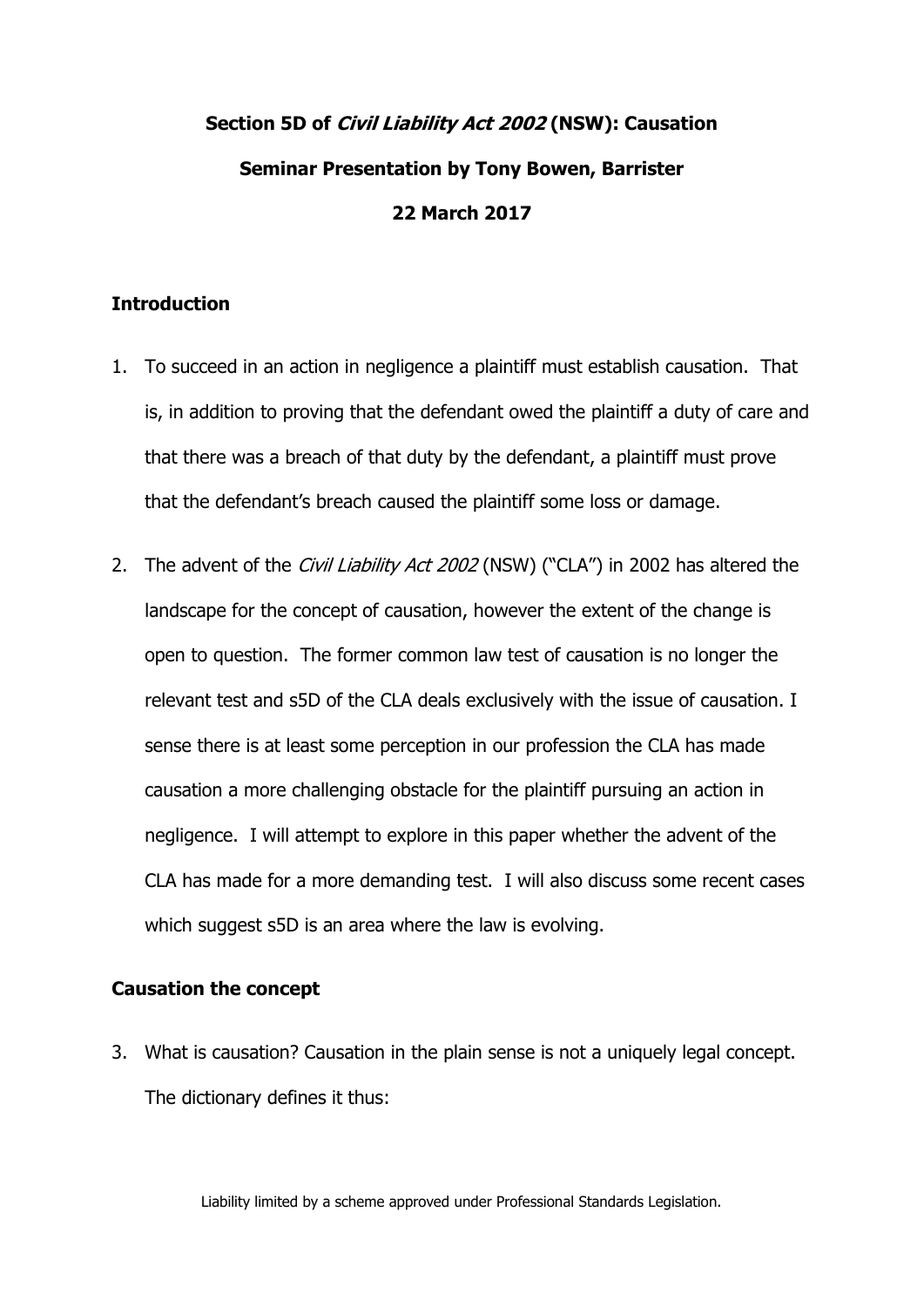" the action of causing something. The relationship between cause and effect."

4. This common definition is related to and features in the legal definition of causation, which we understand provides a means of connecting conduct with a resulting effect of injury. Importantly however the conduct the subject of the inquiry can be understood as involving legal duty. As such the courts have emphasised over the years that causation at law should not be confused with an empirical or technical approach to causation. So much was identified by the High Court in March v Stramare [1991] 17R CLR 506 where Mason CJ said:

"Legal concept of causation differs from philosophical and scientific notions of causation. That is because questions of cause and consequence are not the same for the law as philosophy and science. In philosophy and science the concept of causation has developed in the context of explaining phenomena by reference to the relationship between the conditions and occurrences. In law, on the other hand problems of causation arise in the context of ascertaining or apportioning legal responsibility for a given occurrence."

5. So we can see causation as a legal concept, although an evaluation of the facts, is not divorced from the legal framework of liability and apportionment of culpability. Causation at law is not so much a question of what caused the plaintiff's loss but what specific conduct (i.e. an act or omission) of the defendant caused that loss.

#### **Common Law**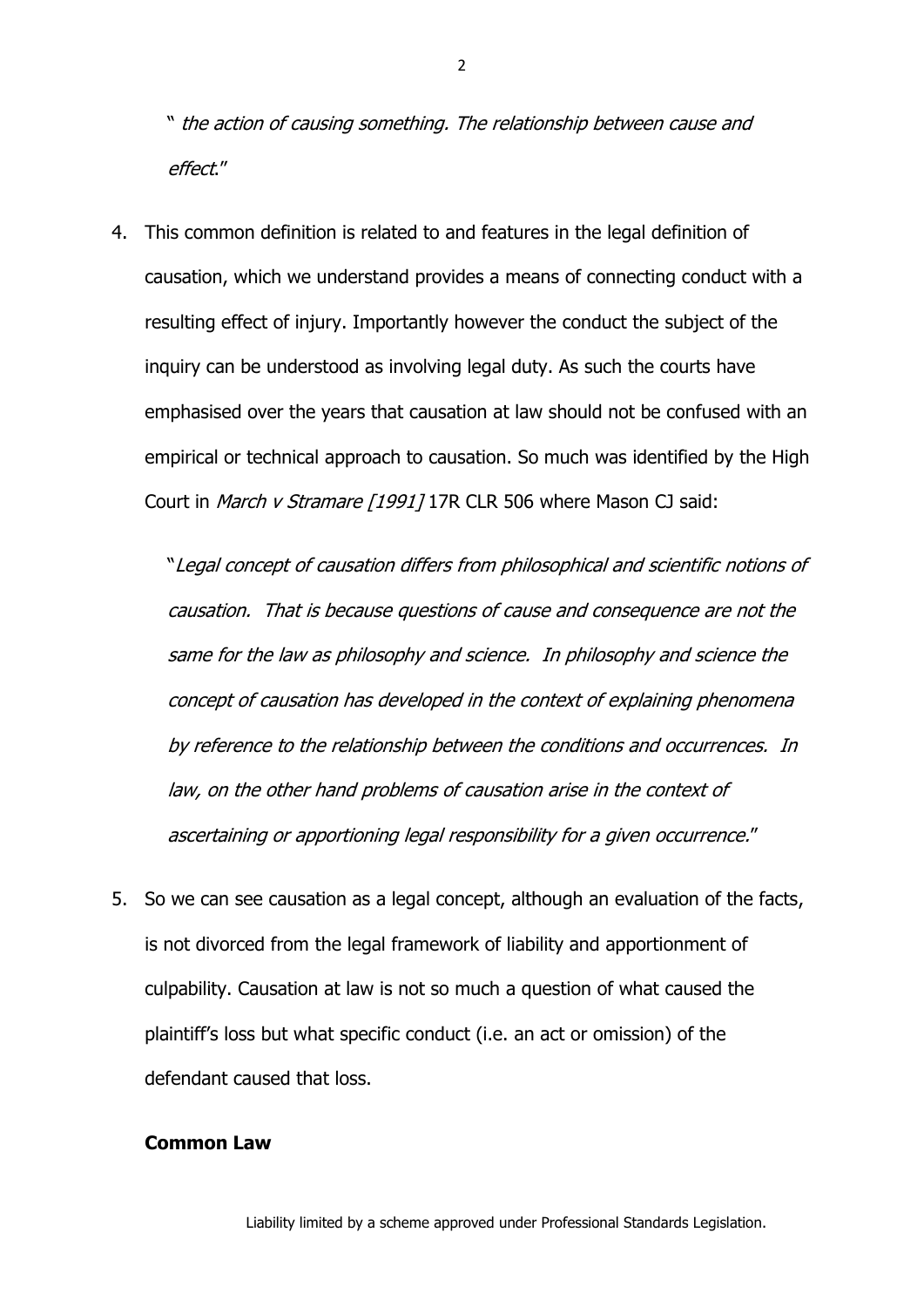- 6. At its simplest, a cause of action in negligence is only complete if the plaintiff can prove on the balance of probabilities that some negligence on the part of the defendant caused injury or damage. The common law of negligence required determination of causation for the purpose of attributing legal responsibility. This involved two questions. A question of fact as to how the harm occurred (**factual causation)** and a normative question as to whether legal responsibility for that particular harm occurring in that way should be attributed to a particular person (**scope of liability)**. 1
- 7. In the more recent decision of the High Court in *Wallace v Kam*<sup>2</sup> the court commented the distinct nature of these two questions has tended to be overlooked in the articulation of the common law. There may be a good reason for this. Often resolution of factual causation will leave little work for the scope of liability question. Think of an example whereby the driver of a vehicle negligently disobeys a traffic signal causing an accident. A factual dispute over whether the traffic signal was red or green resolved adverse to the defendant driver will not raise any troubling issue for the court as to whether the driver should bear responsibility for the accident.
- 8. At common law factual causation was often described as the "*but for*" test and the factual cause of the plaintiff's loss would be found if it was a necessary condition of the loss. The *conditio sine qua non*? Would the plaintiff's loss have occurred but for the defendant's negligence? This has been described as a negative criterion of causation, designed to eliminate factors which made no

<sup>1</sup> *Chapman v Hearse* (1961) 106 CLR 112.

 $2$  [2013] HCA 19.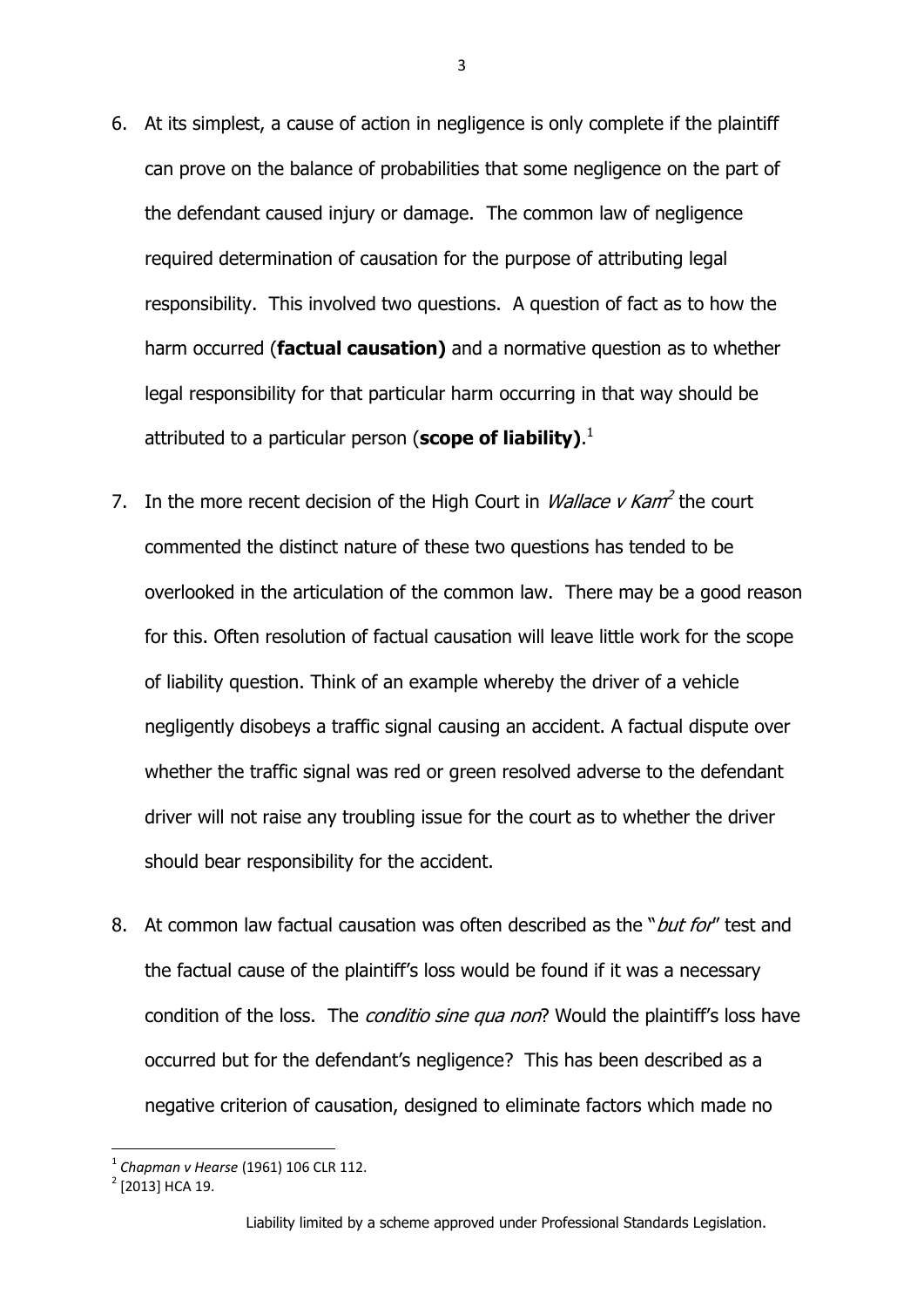difference to the outcome. $3$  A well known case to illustrate the principle is Barnett v Chelsea & Kensington Hospital<sup>4</sup>. A night watchman began to feel ill 3 hours after drinking a cup of tea. He presented himself to the hospital casualty department but was advised to go home to bed and call his doctor. As it turned out the unfortunate man had been poisoned with Arsenic and died some hours later. The court held the negligent advice from the hospital was not the cause of the man's death because even if he had been admitted to Hospital he still would have died.

- 9. However, there were limitations with the "*but for*" test in circumstances of multiple acts or events leading up to an injury that could potentially lead to adverse outcomes. This view was taken up by the high court in *March v E & MH* Stramare Pty Ltd (1991) 171 CLR 506. This decision reflected the view that whether an event could be regarded as causative of particular harm was a question of fact incapable of reduction to a single formula such as the "*but for"* test. The court expressed reservations about the "*but for*" test describing it in the circumstances as inadequate or troublesome in factual scenarios where multiple acts or events had led to the plaintiff's injury and that the question of causation in law was to be resolved as a matter of *common sense* and experience.
- 10. In March v E & MH Stramare Pty Ltd the court adopted what came to be known as the *common sense* approach whereby the cause of a particular occurrence is to be determined by applying common sense to the facts of each case, with the

 3 *Fleming on Torts* (10th Ed) [9.40] p.228.

 $4$  [1969] 1 QB 428.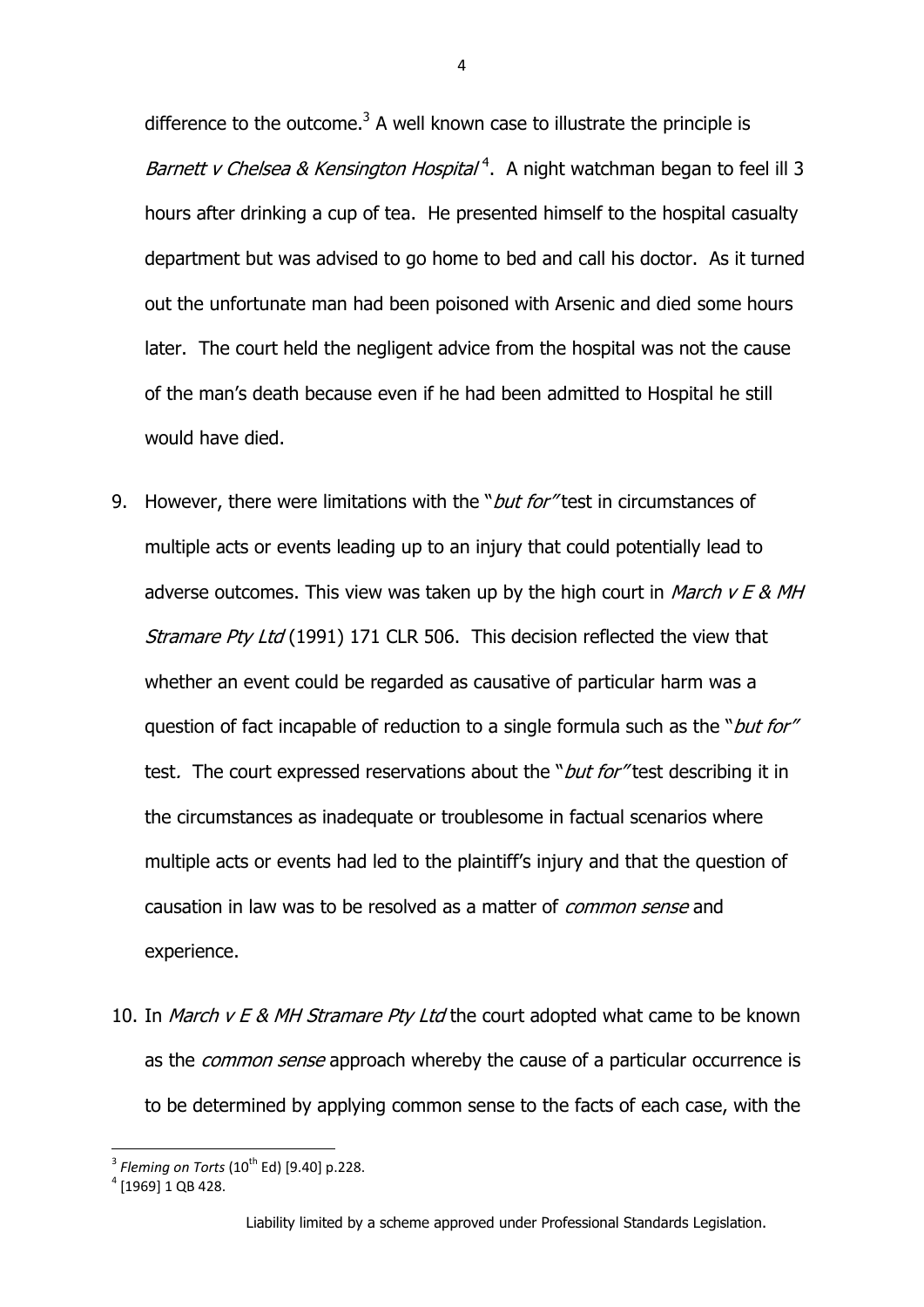question to be asked whether a particular act or omission could fairly and properly be considered a cause of the accident. Significantly the court emphasised the "*but for*" test was not replaced but rather included in the common sense approach. Moreover the common sense approach gave due recognition to the role of value judgments in determining causation in fact and relevantly for our discussion on  $s5D(1)(b)$  of the CLA it has been held applying the common sense approach to causation for attribution of legal liability depends upon the scope and purpose of the duty of care that is owed.

11. The common sense approach to causation was the subject of some criticism and there was a sense that it was perceived as too readily facilitating findings of causation. Supporters of the common sense approach argued that it gave full expression to the evaluative nature of the fact finding exercise. That said the common sense approach to causation was peculiar to the Australian jurisdiction when it came to common law countries and of course was replaced by the enactment of s5D of the CLA.

## **Civil Liability Act 2002**

- 12. The CLA applies to all proceedings commenced after 6 December 2002.
- 13. Sections 5D & 5E is as follows:

# **5D General principles**

(1) A determination that [negligence](http://www.austlii.edu.au/au/legis/nsw/consol_act/cla2002161/s5.html#negligence) caused particular [harm](http://www.austlii.edu.au/au/legis/nsw/consol_act/cla2002161/s5.html#harm) comprises the following elements:

Liability limited by a scheme approved under Professional Standards Legislation.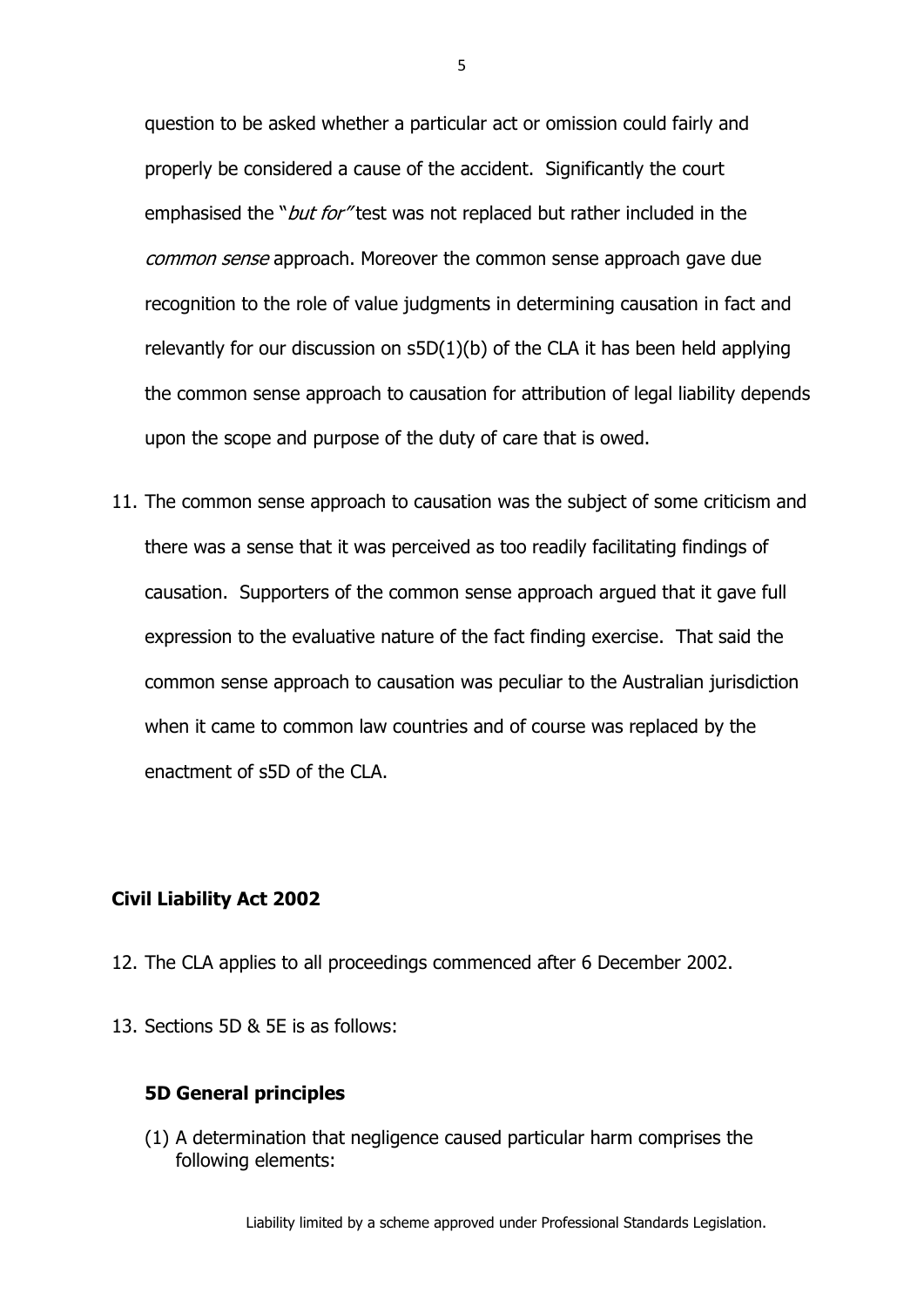(a) that the [negligence](http://www.austlii.edu.au/au/legis/nsw/consol_act/cla2002161/s5.html#negligence) was a necessary condition of the occurrence of the [harm](http://www.austlii.edu.au/au/legis/nsw/consol_act/cla2002161/s5.html#harm) ( **"factual causation"** ), and

(b) that it is appropriate for the scope of the negligent person's liability to extend to the [harm](http://www.austlii.edu.au/au/legis/nsw/consol_act/cla2002161/s5.html#harm) so caused ( **"scope of liability"** ).

- (2) In determining in an exceptional case, in accordance with established principles, whether [negligence](http://www.austlii.edu.au/au/legis/nsw/consol_act/cla2002161/s5.html#negligence) that cannot be established as a necessary condition of the occurrence of [harm](http://www.austlii.edu.au/au/legis/nsw/consol_act/cla2002161/s5.html#harm) should be accepted as establishing [factual causation,](http://www.austlii.edu.au/au/legis/nsw/consol_act/cla2002161/s5d.html#factual_causation) the court is to consider (amongst other relevant things) whether or not and why responsibility for the [harm](http://www.austlii.edu.au/au/legis/nsw/consol_act/cla2002161/s5.html#harm) should be imposed on the negligent party.
- (3) If it is relevant to the determination of [factual causation](http://www.austlii.edu.au/au/legis/nsw/consol_act/cla2002161/s5d.html#factual_causation) to determine what the person who suffered [harm](http://www.austlii.edu.au/au/legis/nsw/consol_act/cla2002161/s5.html#harm) would have done if the negligent person had not been negligent:

(a) the matter is to be determined subjectively in the light of all relevant circumstances, subject to paragraph (b), and (b) any statement made by the person after suffering the [harm](http://www.austlii.edu.au/au/legis/nsw/consol_act/cla2002161/s5.html#harm) about what he or she would have done is inadmissible except to the extent (if any) that the statement is against his or her interest.

(4) For the purpose of determining the [scope of liability,](http://www.austlii.edu.au/au/legis/nsw/consol_act/cla2002161/s5d.html#scope_of_liability) the court is to consider (amongst other relevant things) whether or not and why responsibility for the [harm](http://www.austlii.edu.au/au/legis/nsw/consol_act/cla2002161/s5.html#harm) should be imposed on the negligent party.

# **5E Onus of proof**

In proceedings relating to liability for [negligence,](http://www.austlii.edu.au/au/legis/nsw/consol_act/cla2002161/s5.html#negligence) [the plaintiff](http://www.austlii.edu.au/au/legis/nsw/consol_act/cla2002161/s5m.html#the_plaintiff) always bears the onus of proving, on the balance of probabilities, any fact relevant to the issue of causation.

14. It is interesting to note that the Ipp Report into tort law reform that saw the

introduction of the CLA specifically indicated that s5D accorded with the common

law. The Report cited the need for a suitable framework in which to resolve

individual cases which would encourage explicit articulation of reasons by judges

for imposing or not imposing liability. The report described s5D as helpful

legislative guidance and the origins of s5D can be traced to the judgment of

McHugh J in *March v Stramare (at 535 – 6)*.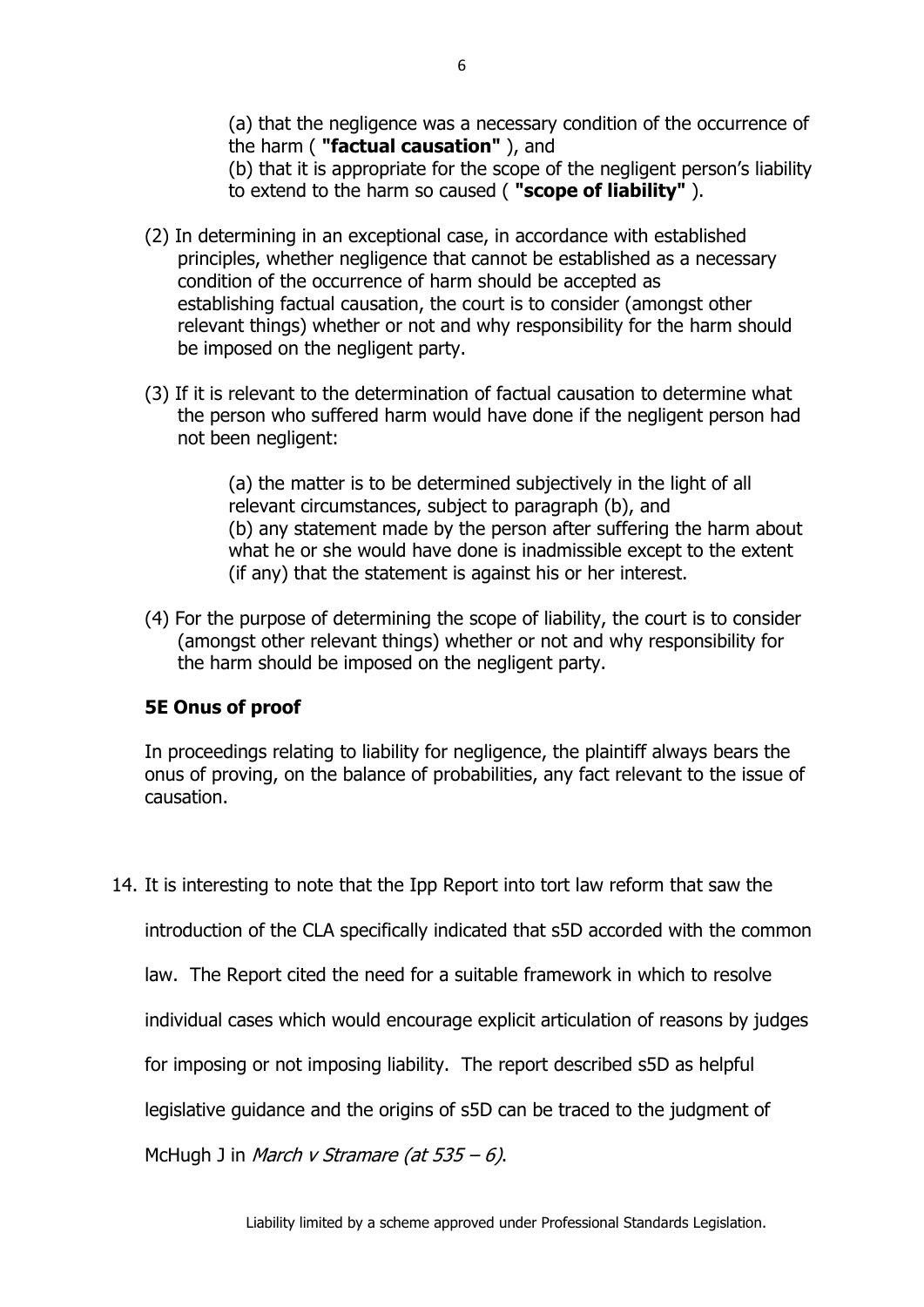- 15. Essentially 5D contains a two-pronged test of causation determined by reference to "*particular harm"*, which it might be noted is a term not adopted in ss5B and 5C which refer to "risk of harm". Be that as it may s5D can be regarded as a statutory formulation not limited by a requirement that the relevant causal relationship be the sole cause of "*particular harm*" but rather contemplates multiple causes, including material contribution<sup>5</sup>.
- 16. The factual aspect is concerned with whether the negligent conduct in question played a part in bringing about the harm that is the subject of the claim, in the sense that it was a "*necessary condition*" of the occurrence of the harm. However the answer to the question in the affirmative is not enough to justify the imposition of liability for negligence and the Ipp report observed that the ultimate question to be answered in relation to a negligence claim was not a factual one of which the negligent conduct played a part in bringing about the harm but rather a normative one. $<sup>6</sup>$  That is, whether the defendant ought to be</sup> held liable to pay the damages for that harm. The two limbs are encapsulated in s5D(1)(a) **factual causation** and (b) **scope of liability**. The scope of liability aspect is whether the defendant should be held liable for any of the harmful consequences of an act of negligence.

**Factual Causation s5D(1)(a)**

<sup>5</sup> *Strong v Woolworths Ltd* (2012) 246 CLR 182 at [20]-[28].

 $<sup>6</sup>$  Normative: meaning derived from a standard or norm usually of behaviour.</sup>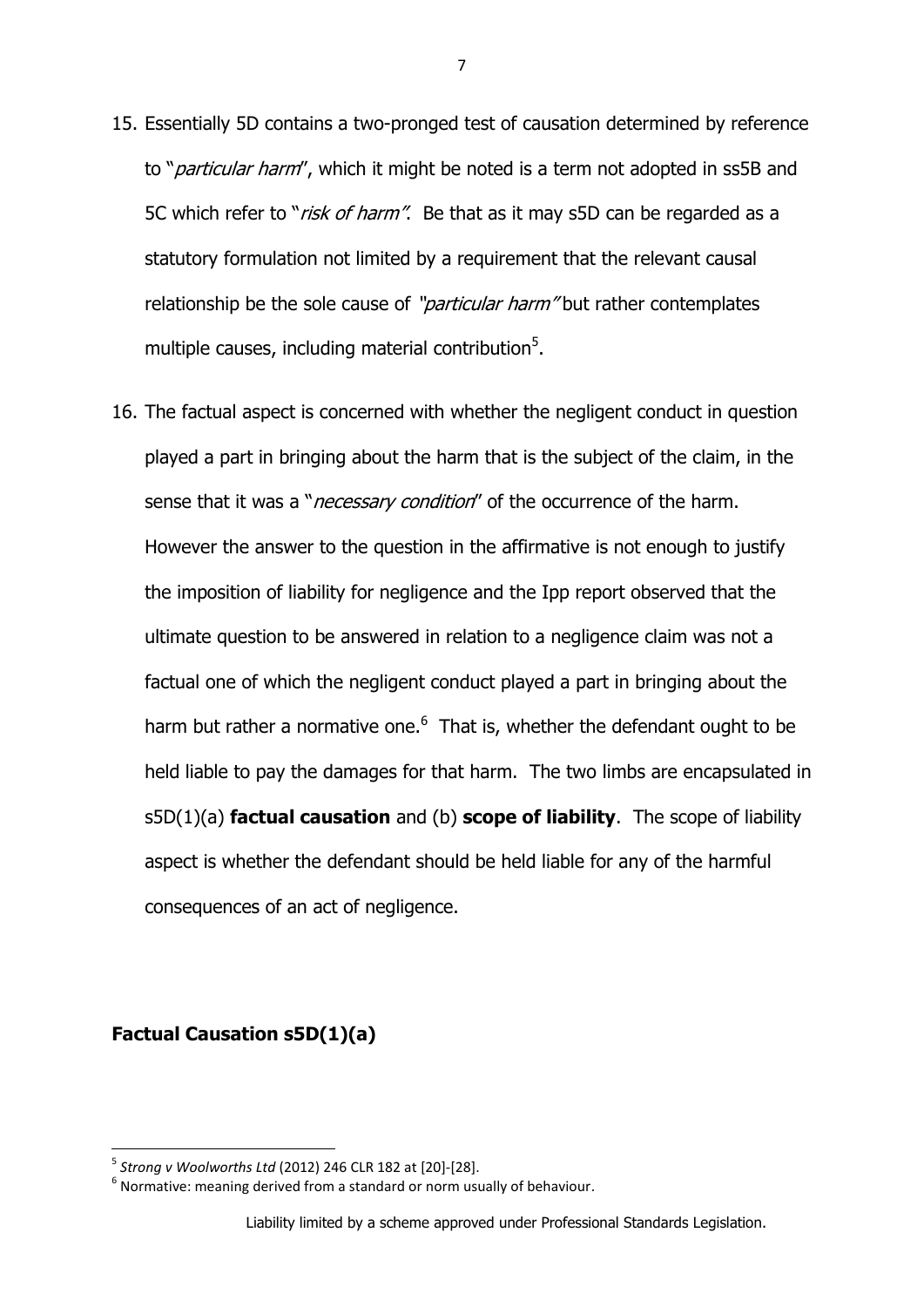- 17. The leading cases on s5D(1)(a) will be familiar to you all. The first of these being Adeels Palace Pty Ltd v Moubarak (2009) 239 CLR 420. In that case the plaintiff was attending a function centre in Western Sydney on New Year's eve. There was no security at the venue. A fight broke out on the dance floor following which an assailant returned to the restaurant with a firearm and shot the plaintiff. The plaintiff alleged that the defendant breached its duty of care in permitting the assailant to enter the premises with a firearm and that this breach was causative of his injuries. Specifically, it was argued the failure to have security at the premises was negligent and causative as security would have prevented the gunman from returning to the venue.
- 18. The High Court did not agree and in so doing gave detailed consideration of s5D(1). The court accepted that factual causation was determined by the but for test as a necessary test of causation in all but the exceptional cases contemplated by s5D(2). Simply put the plaintiff must show a factual connection between the negligence (the relevant breach of duty) and the occurrence of the particular harm which ensues. The court did not accept in this instance that it was more probable than not that security personnel could have prevented the irrational actions of an armed assailant and the plaintiff had failed to prove factual causation.
- 19. In Strong v Woolworths (2012) 246 CLR 182 the plaintiff slipped on a chip in an area of a shopping centre that had not been inspected for 4.5 hours. The court upheld the finding of negligence against the occupier. The court identified some limitations with the but for test in that it could produce anomalous results, in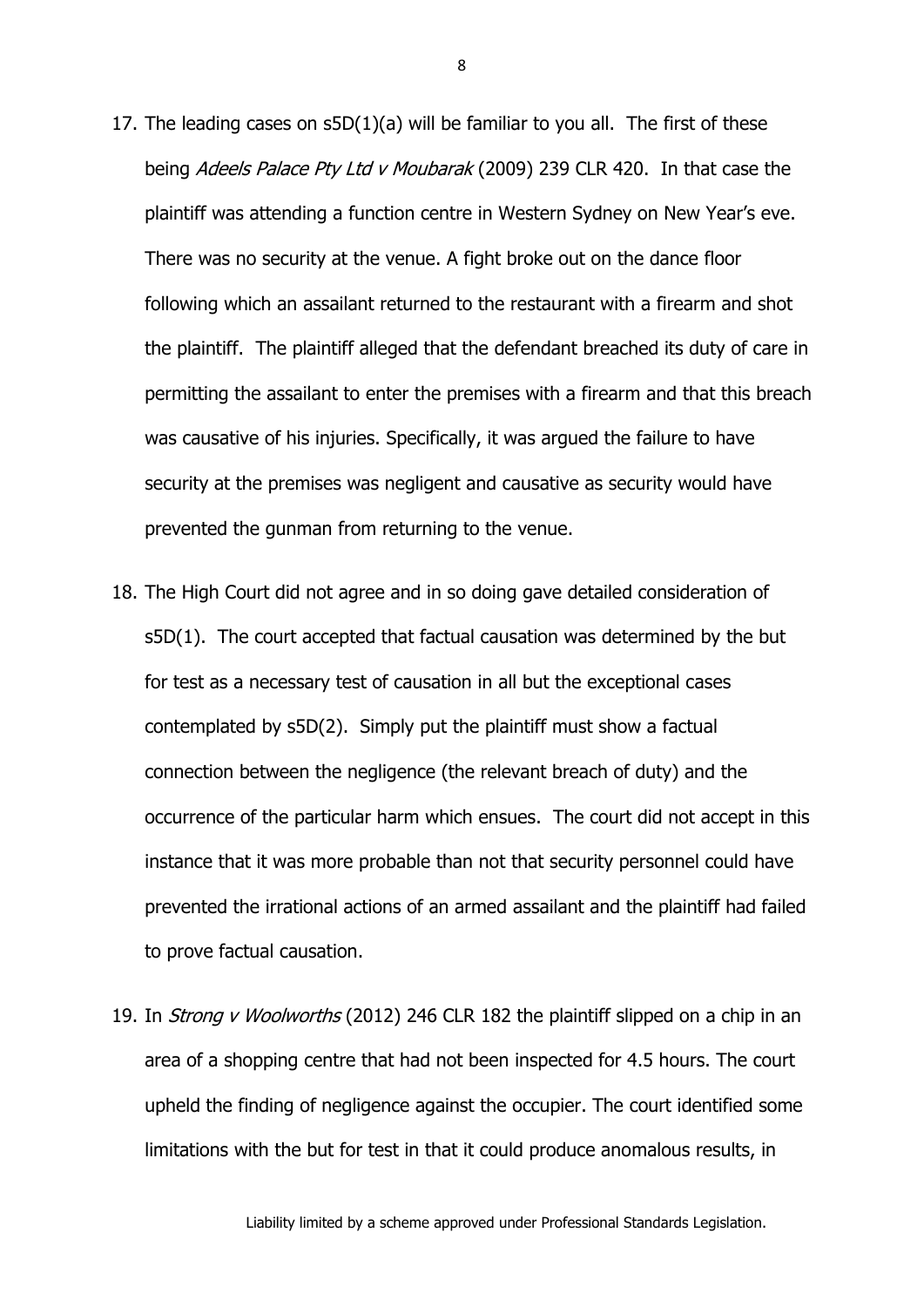particular in cases where there was more than one sufficient condition of the plaintiff's harm and moreover did not address policy considerations bound up in the attribution of legal responsibility for harm.

- 20. The High Court in *Strong v Woolworths* considered what was required by "*necessary condition"*. A necessary condition is a condition that must be present for the occurrence of the harm. The court noted there may be more than one set of conditions necessary for the occurrence of a particular harm however the defendant's negligent act or omission which is necessary to complete a set of conditions that are jointly sufficient to account for the occurrence of the harm will meet the factual causation test as the defendant's conduct may be described as contributing to the occurrence of the harm.
- 21. Other decisions of the court have emphasised determination of causation should not obscure the distinctions between factual causation and scope of liability. In the decision of *Wallace v Kam* (2013) 250 CLR 375 the High Court held determination of factual causation under s5D(1)(a) was entirely factual. The court cited the lower court decision that evaluation of factual causation should not incorporate policy or value judgments as part of the consideration as these are matters for the second part of s5D(1)(b) being the scope of liability analysis. Determination that negligence was a necessary condition of the occurrence of the harm is a determination that the harm that in in fact occurred would not have occurred absent the negligence.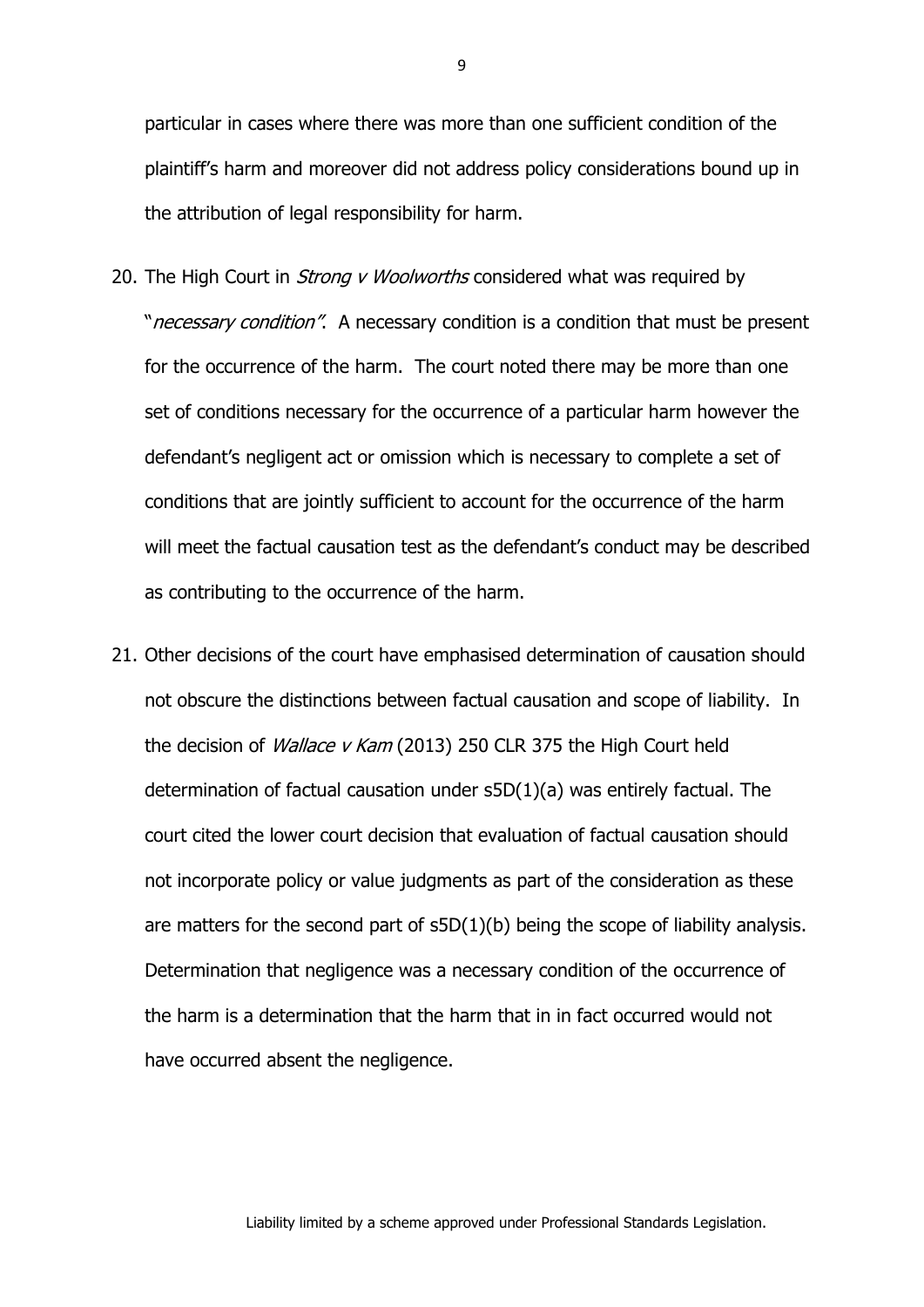22. Nonetheless the courts have also accepted that notwithstanding s5D(1)(a) determination of factual causation will not be a value-free activity undertaken without reference to context<sup>7</sup>.

#### **Scope of Liability**

- 23. The second aspect to satisfy causation is that it is appropriate for the scope of the negligent person's liability to extend to the harm so caused. This has been described as the normative enquiry.
- 24. In many cases the scope of liability question will not pose a significant issue. This is because it is easily recognisable that it is appropriate for the scope of liability to extend to the harm suffered: *Strong v Woolworths*. Examples might be a driver's duty to their passenger or pedestrians; or an employer's duty to their workers. It is more in the cases involving professional or specialised services that the scope of liability requirement may feature.
- 25. The decision in *Stephens v Giovenco* [2011] NSWCA 53 is illustrative. In that matter the owner of premises retained Mr Stephens, a plumber, to install a new hot water system at the premises. In so doing Mr Stephens disconnected the water supply to a faulty solar hot water system that was no longer in use at the premises. The plumber disconnected the water supply but did not disconnect the electricity supply to the solar hot water system. Some years later the owner of the premises retained a handyman to undertake some work at the premises and in the course of doing that work the handyman in fact discovered that the solar hot water system was still connected to the electrical supply.

**<sup>.</sup>** 7 *Paul v Cooke* (2013) 85 NSWLR 167.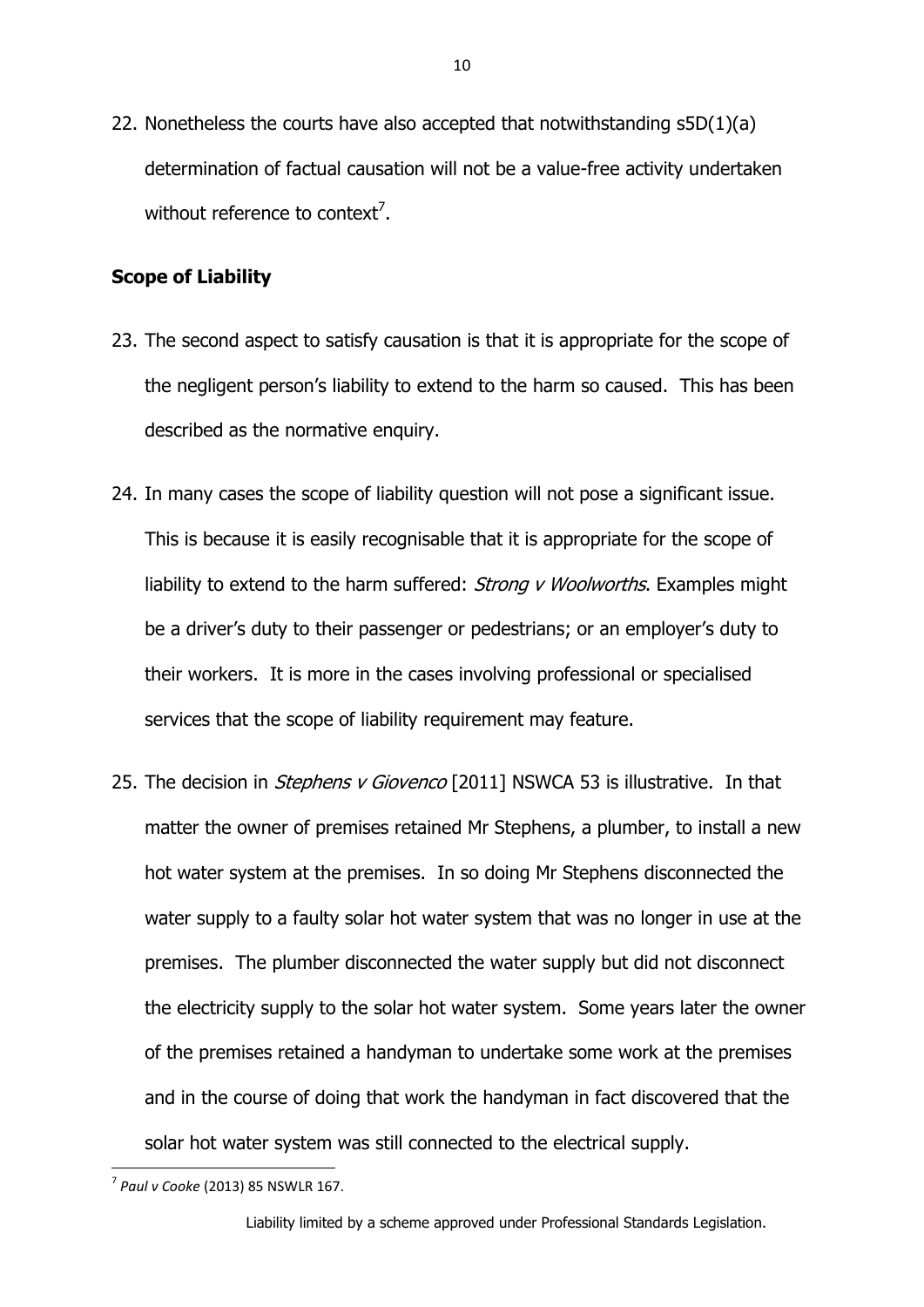Subsequently, the handyman performed some work on the solar hot water system and unfortunately was electrocuted and killed in the process.

- 26. The court accepted the plumber did a owe a duty to the handyman in failing to advise the owner to have the power disconnected such that  $s5D(1)(a)$  was satisfied however the court did not accept that it was appropriate pursuant to  $s5D(1)(b)$  to extend the scope of liability of the plumber to the death of the handyman as the scope and nature of the risk were related to persons unaware of the electrical power remaining connected which was not the case with the handyman, who was aware the service was connected.
- 27. In *Wallace v Kam* (2013) 250 CLR 375 the plaintiff underwent neurosurgery. Prior to the surgery he was not advised of the possibility of nerve damage and a more serious risk of paralysis. The surgical procedure was unsuccessful with the plaintiff suffering nerve damage. The plaintiff sued the neurosurgeon on the basis that had he been advised of the risk of paralysis he would not have undergone the surgery notwithstanding it was actually the risk of nerve damage that came to pass. The court held the plaintiff had failed in establishing causation.
- 28. The High Court held that the plaintiff had succeeded in establishing factual causation in that he would not have undergone the treatment if all material risks (nerve damage and paralysis) had been disclosed to him. However the plaintiff had failed to persuade the court the scope of liability requirement had been satisfied as his evidence was that if he had only been advised of the potential of nerve damage he still would have undergone the procedure. The High Court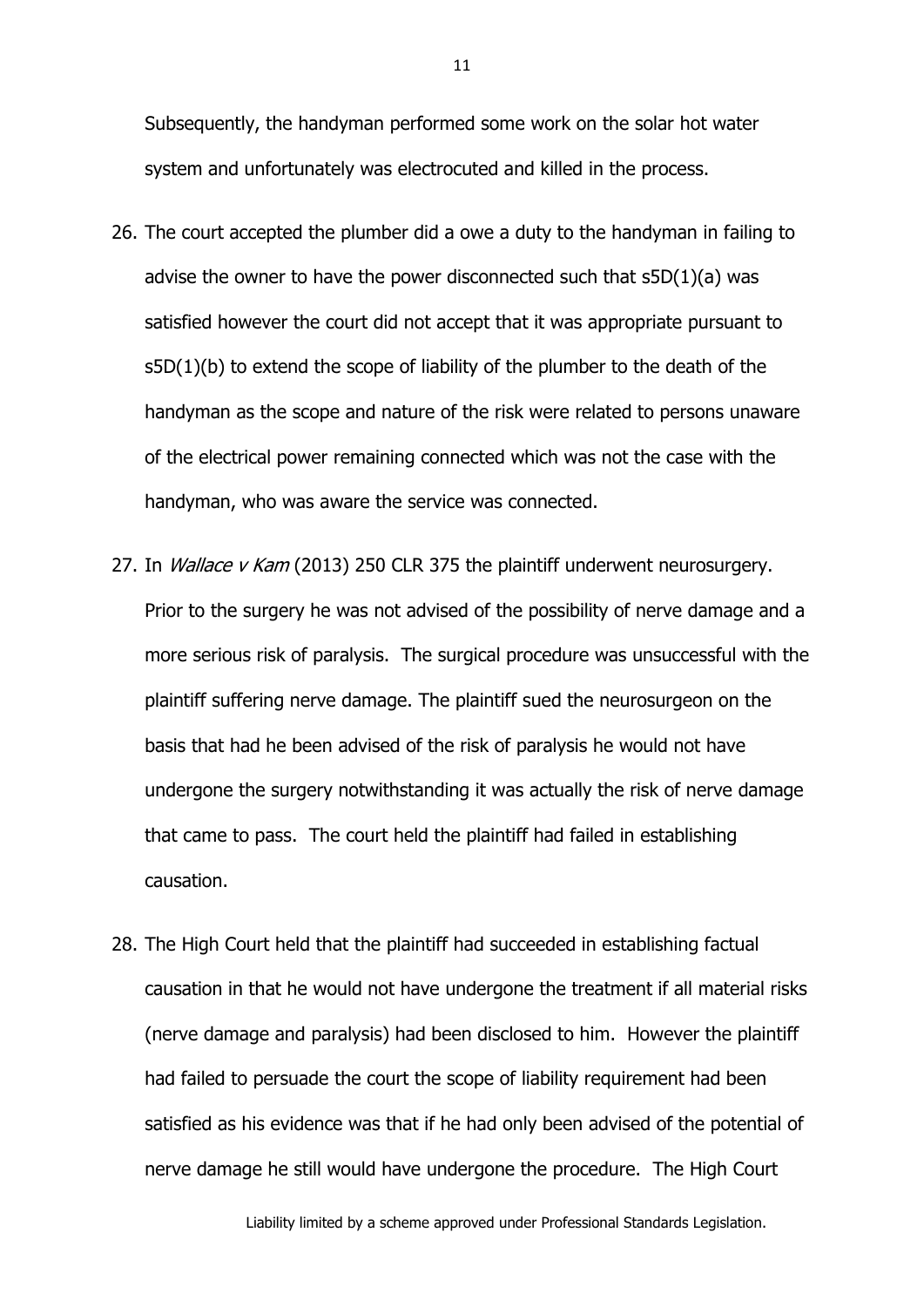held it was not appropriate to extend the scope of the neurosurgeon's liability to the physical injuries sustained by the plaintiff in circumstances where he would have chosen to undergo the procedure had he been warned only of the risk that in fact materialised. The court found that the distinct nature of the material risk about which the doctor failed to warn should not extend to compensation for the materialisation of a risk he would have been prepared to accept.

- 29. The case highlights that even in circumstances where the but for test is satisfied for factual causation the plaintiff can fail in an action for negligence where the court holds it is not appropriate to extend the scope of liability. The court observed that while value judgments attend the operation of s5D(1)(b) the drawing a conclusion that a consequence of posited liability would be unjust, absurd or unacceptable is relevant to the conclusion of the appropriateness of the scope of liability question. The court emphasised that the relationship between the content of the duty owed and the nature of the risk the subject of the duty and what harm occurred is important. Caution needed to be exercised when the facts placed the plaintiff at the time, confronted by a risk unrelated to that involved in the duty that was breached.
- 30. Importantly the court also commented on the role s5D(4) as part of the normative inquiry, holding s5D(4) made it incumbent on the court answering the normative question posed by [s 5D\(1\)\(b\)](http://www.austlii.edu.au/au/legis/nsw/consol_act/cla2002161/s5d.html) explicitly to consider and to explain in terms of legal policy whether or not, and if so why, responsibility for the harm should be imposed on the negligent party. What is required in such a case is the

Liability limited by a scheme approved under Professional Standards Legislation.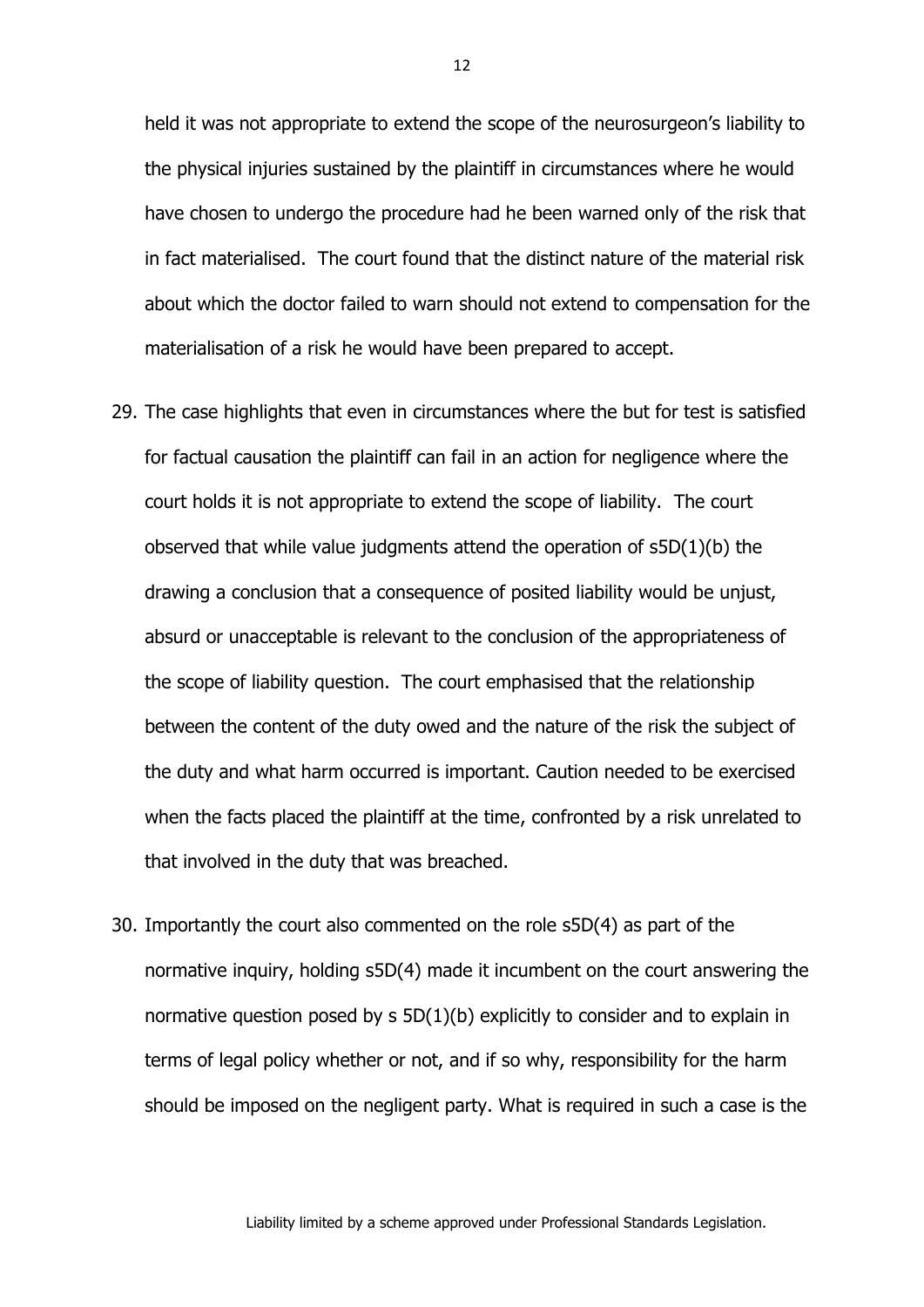identification and articulation of an evaluative judgment by reference to the purposes and policy of the relevant part of the law.

- 31. In the decision of *Paul v Cooke* (2013) 85 NSWLR 167 the plaintiff was examined by a radiologist in 2003 who failed to identify a cerebral aneurism. Subsequent investigations in 2006 identified the aneurism and the plaintiff underwent surgery for which there was a risk of an adverse outcome of between 1-2%. During the operation the aneurism ruptured and the plaintiff suffered a stroke. The plaintiff argued that had the diagnosis been made earlier she would have undergone a different form of surgery which although different had a similar chance of an adverse outcome as the 2006 surgery. The court accepted there that factual causation had been made out however as a procedure with a similar risk of adverse outcome would have been undertaken in the event of earlier diagnosis it was not appropriate to extend the scope of liability to the plaintiff's harm pursuant to s5D(1)(b). The court followed the decision in *Wallace v Kam* that the scope of liability does not normally extend beyond the liability of an occurrence of such harm the risk of which it was the duty of the negligent party to exercise reasonable care and skill to avoid. As a radiologist it was not part of Dr Cooke's duty to avoid the risk of intracranial rupture.
- 32. See also the Court of Appeal's decision in *Hudson Group v Atanaskovic<sup>8</sup>* where the solicitors were found negligent in drafting a commercial deed because it did not fully reflect the client's instructions however the court accepted that if the deed had been properly drafted the benefit the client wished to achieve could

**.** 

 $^8$  [2014] NSWCA 255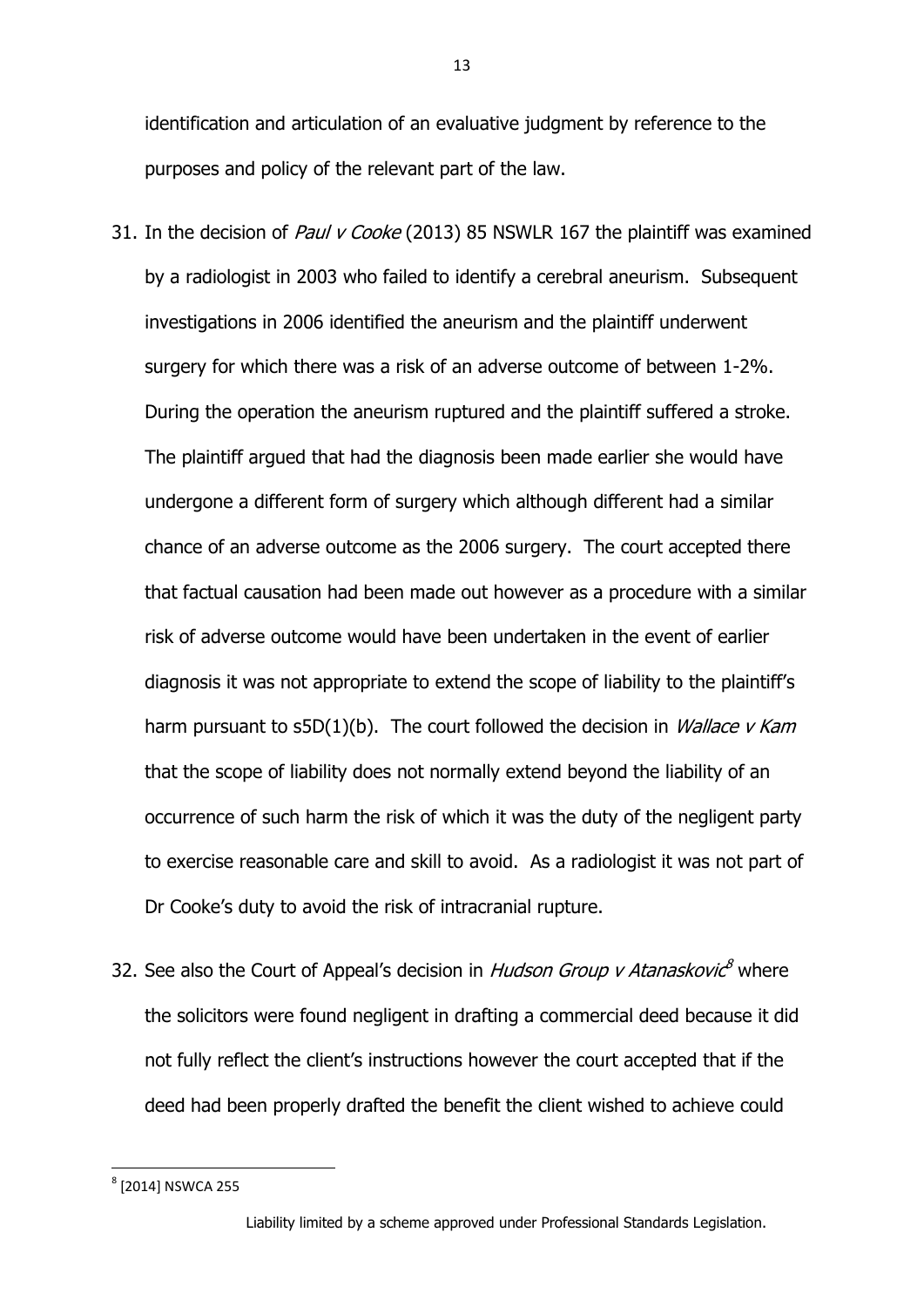have been recovered however there were also a number of protections in the deed the client could have availed itself of which would have enabled it to avoid the losses. In the circumstances the court held that it was not appropriate for the solicitor's liability to extend to the losses claimed by the plaintiff and in so doing applied the reasoning adopted in *March v Stramare* that the extent of liability is to be found by asking the one question: is the consequence fairly to be regarded as within the risk created by the negligence? If so, the negligent person is liable for it but otherwise not.

33. These decisions serve to emphasise that in the more unusual cases, particularly those involving professional negligence the scope of liability argument can be an important line of defence in response to an action in negligence.

## **Exceptional Cases**

- 34. Section 5D(2) also contains provision for establishing causation in the exceptional case. Section 5D(2) provides that where the negligence cannot be established as a necessary condition of the occurrence of the harm the court must consider whether or not and why responsibility for the harm should be imposed on the negligent party.
- 35. The purpose of s5D(2) is to deal with circumstances where the harm is brought about by the cumulative operation of two or more factors where it is not possible to determine the relative contribution of the various factors to total harm $9$ . The other situation is where the negligence of successive defendants was capable of causing the harm that resulted but was impossible to determine

**<sup>.</sup>** 9 *Bonnington Castings v Wardlaw* [1956] AC 613.

Liability limited by a scheme approved under Professional Standards Legislation.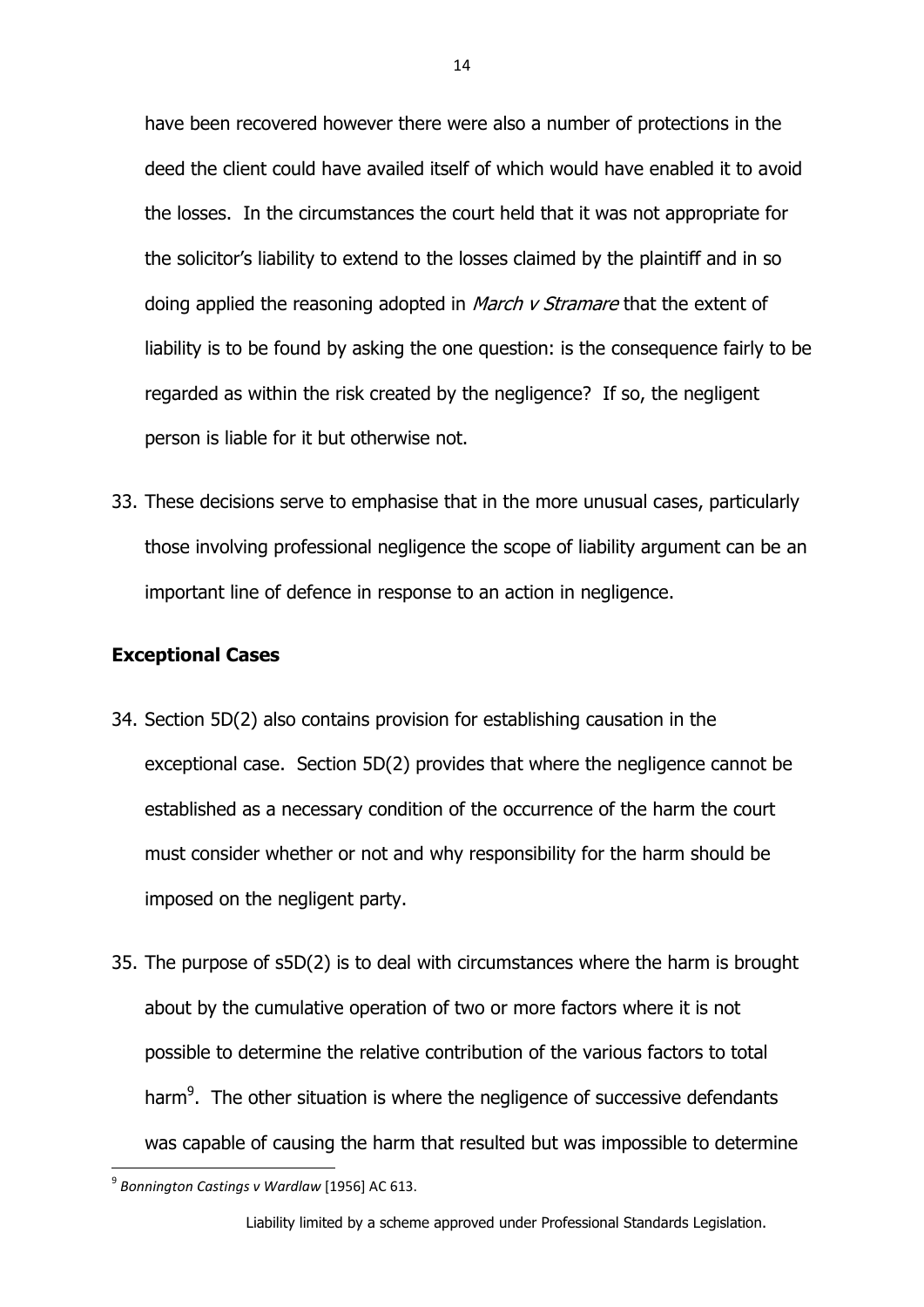which of the defendants in fact caused the harm. A good example might be the asbestos cases where an afflicted worker has been employed with a number of employees using asbestos over their working life.

- 36. In the case of *Carangelo v The State of NSW* [2016] NSWCA 126 the plaintiff, a former employee of the NSW Police Force argued the commissioner failed to take reasonable precautions against the risk of his suffering psychiatric injury at two significant points in the course of his police career. The plaintiff argued that if he had been provided pastoral care and referred to a psychiatrist he would not have suffered the psychiatric injury he ultimately did. The evidence identified, however, that the plaintiff had experienced many stressful and traumatic incidents over the 25 years that he had served as a police officer. The court was not satisfied the negligent failure of the defendant to refer the plaintiff for psychiatric treatment was causative of his injuries. The plaintiff argued that this was an exceptional case for the purpose of s5D(2).
- 37. The court accepted that negligent conduct which cannot be shown to be a necessary condition of the harm may in accordance with established principles be accepted as establishing factual causation subject to the normative considerations outlined in s5D(2). Specifically s5D(2) requires determination of whether a matter is an exceptional case be in accordance with established principles. The court accepted that the but for criteria in causation can be troublesome in different situations where multiple acts or events lead to the plaintiff's injury and that it was sufficient in some circumstances for the plaintiff to prove that negligence to the defendant caused or materially contributed to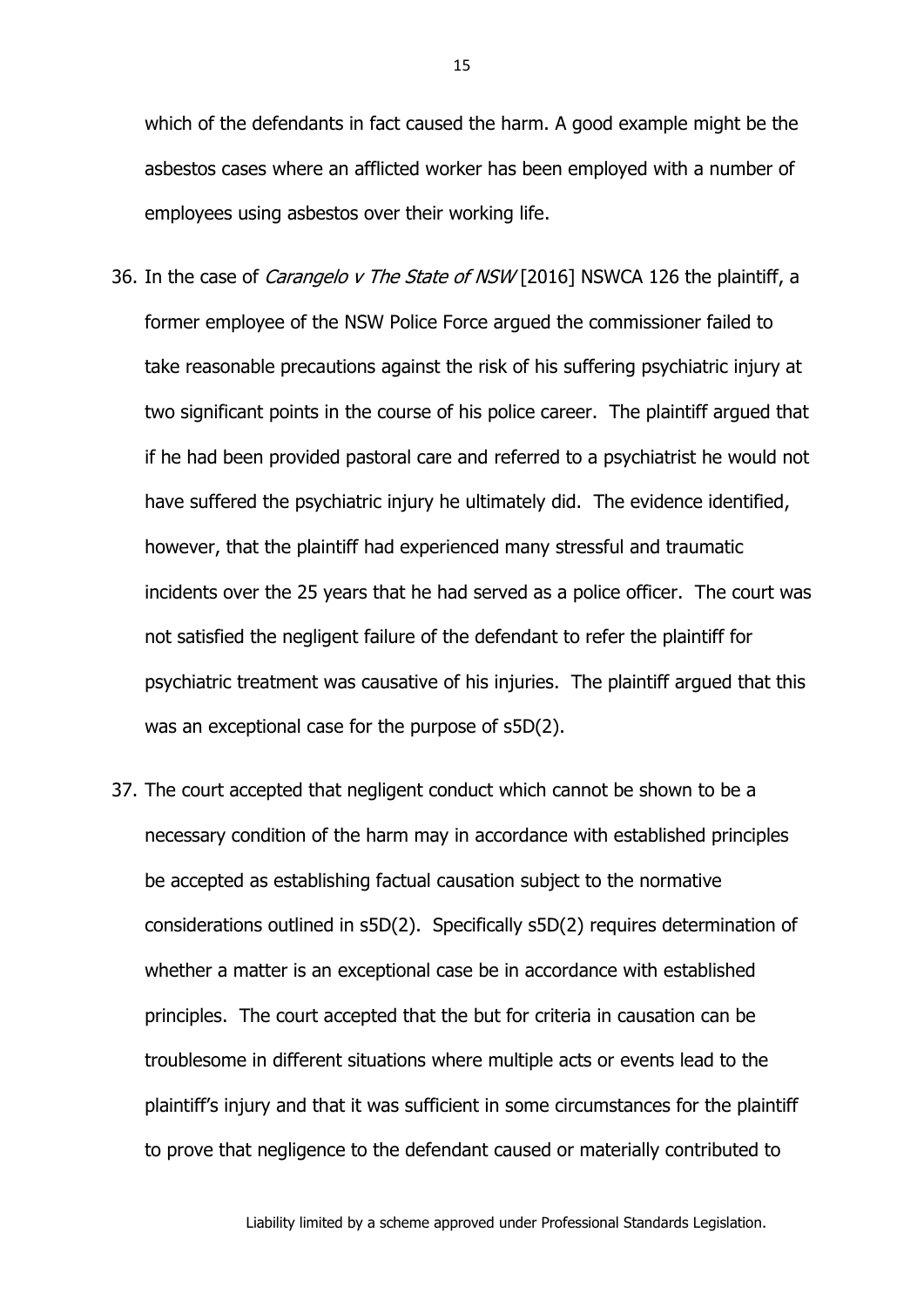the injury. The court however indicated the evidence was clear the psychiatric injury was caused by various stressors to which the plaintiff had been exposed over many years and s5D(2) could not be called in aid simply because there was no evidence to support a contention as to the causation of the injury. As such the court did not accept it was an exceptional case such that the responsibility for harm suffered by the plaintiff should be imposed on the defendant.

38. It was also observed in Adeels Palace Pty Ltd v Moubarak that determination of whether s5D(2) is engaged must depend on whether and to what extent the established principles countenance departure from the but for test. In Strong v Woolworths the court commented that negligent conduct that materially contributed to the plaintiff's harm but which could not be shown to be a necessary condition of its occurrence may in accordance with established principles be accepted as establishing factual causation.

# **Factual Causation - What Would the Plaintiff Have Done if the Negligent Person Had Not Been Negligent - s5D(3)**

39. This section deals with the circumstance whereby the plaintiff addresses the requirement of s5D(1)(a) factual causation by giving evidence as to what they would have done if the defendant had not been negligent. This is often the feature of cases involving a failure to warn. Essentially the test is a subjective one, with s5D(3)(a) providing that the test in the circumstances is to be determined subjectively and in light of all relevant circumstances.<sup>10</sup> However, critically, s5D(3)(b) provides an important qualification on this, holding any such

**<sup>.</sup>**  $^{10}$  Neal v Ambulance Service [2008] NSWCA 346.

Liability limited by a scheme approved under Professional Standards Legislation.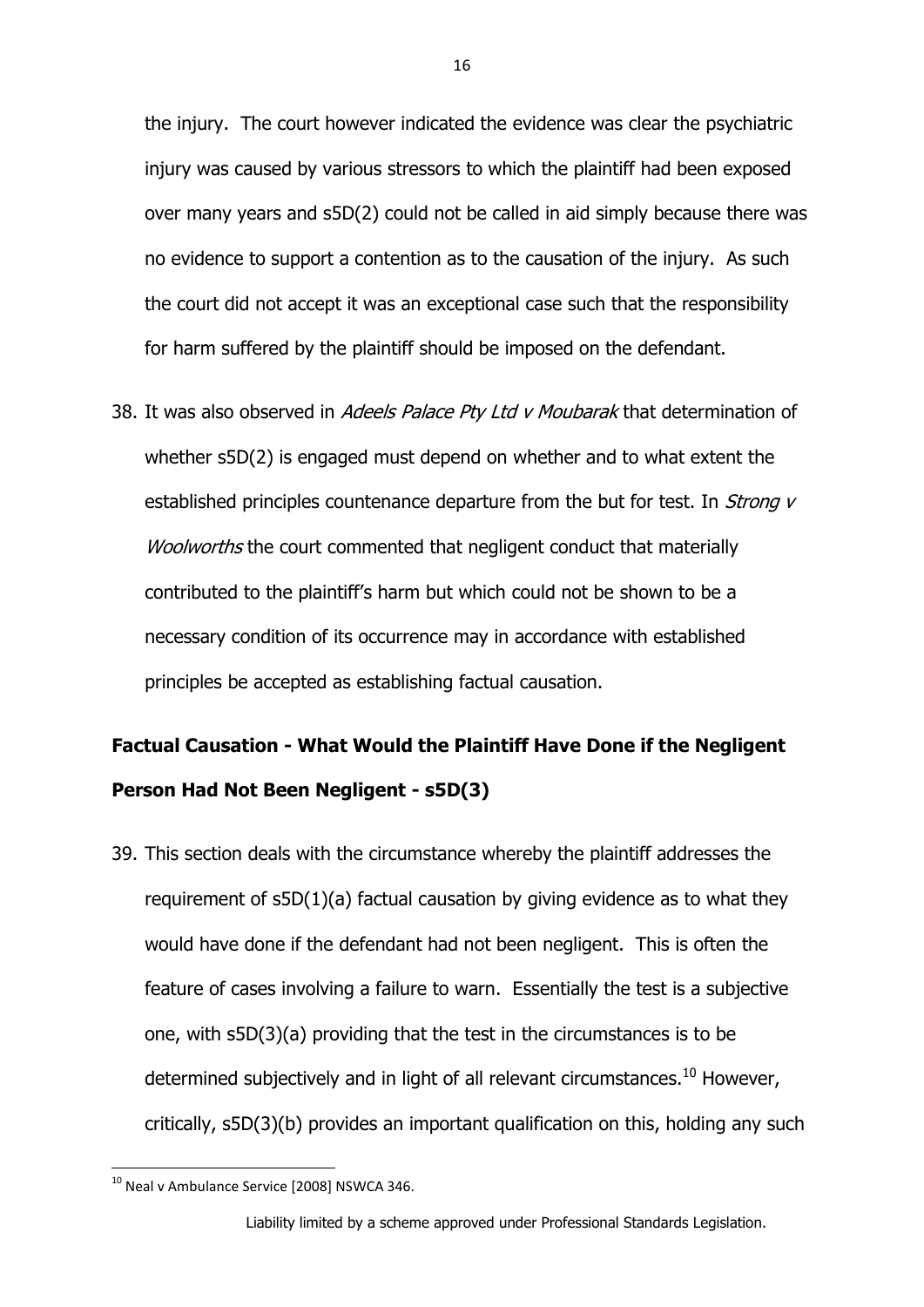evidence by the plaintiff as to what they would have done if the negligent person had not been negligent to be **inadmissible** unless it is contrary to the plaintiff's interest. This reflects the court's caution in accepting evidence from the plaintiff through the prism of hindsight or general caution about accepting the plaintiff's own evidence on causation. The section does not operate to preclude evidence of third party's where it may be relevant. $^{11}$ 

# **Section 5E**

**.** 

40. Section 5E confirms that the plaintiff carries the onus of proving, on the balance of probabilities, any fact relevant to the issue of causation. That the plaintiff bears the onus of establishing causation pursuant to the balance of probabilities, of course does not mark any departure from the previous common law position. What the court might look for in terms of balance of probabilities is outlined in s140 of the *Evidence Act 1995* (NSW) and is also subject to the decision in Briginshaw v Briginshaw (1938) 60 CLR 366 where it was identified that on the probabilities means that a tribunal of fact must be actually persuaded that the fact in question occurred. Dixon J held the tribunal must feel an actual persuasion of its occurrence or existence before it can be found. It cannot be found as a result of a mere mechanical comparison of probabilities independent of any belief in its reality. See also Nguyen v Cosmopolitan Homes [2008] NSWCA 246.

<sup>11</sup> *Lynn International Pty Limited v Marcolongo* [2011] NSWCA 303.

Liability limited by a scheme approved under Professional Standards Legislation.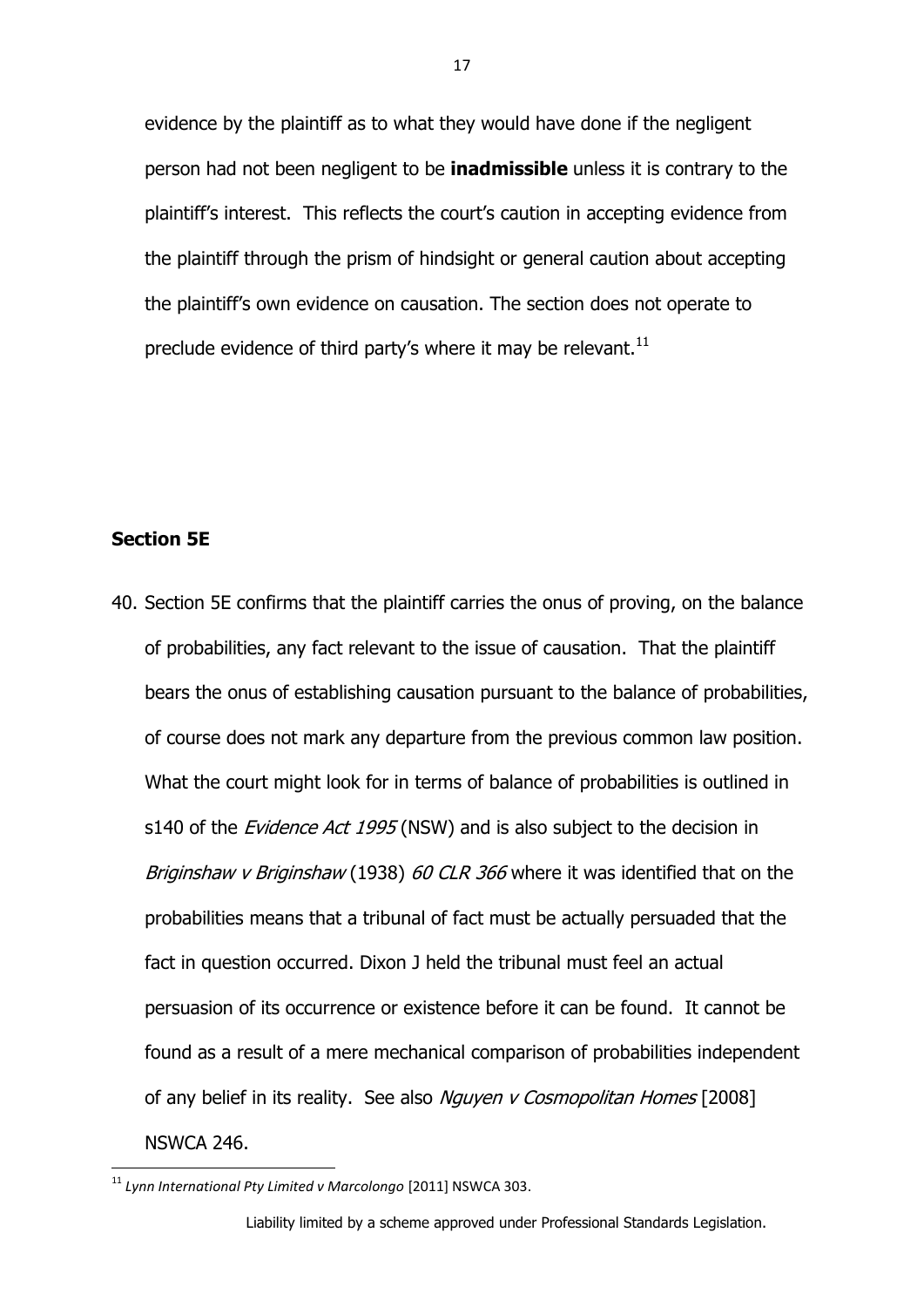41. I draw your attention to s5E because discharging the onus on the balance of probabilities is a critical requirement that the plaintiff must establish. There are a number of different ways that the requirement of causation can be established on the balance of probabilities see for example in the slipping cases of *Shoeys v* Allan (1991) Aust Torts Reports 81-104. While it might be said that the balance of probabilities is a relatively undemanding test nonetheless it is an onus that rests on the plaintiff that must be discharged in order to make out causation.

#### **Conclusion**

42. The advent of the CLA and s5D has marked significant change in terms of clarifying the court's treatment of the issue of causation into a two-step process subject to the exceptional case provision in s5D(2) and the qualifications outlined in s5D(3) and (4). It is perhaps interesting then to observe that the changes in terms of outcome may not be as great as might be commonly regarded in relation to the test of causation under the CLA as opposed to the common law. Nonetheless the emphasis on the requirements of factual causation as per  $s5D(1)(a)$  may have served to highlight the need to address causation clearly in determination of liability. Thus the intent disclosed in the Ipp report may well have been achieved. In regards to the scope of liability requirement of s5D(1)(b) in many instances this will often be little more than a formality in cases where well recognised duties are owed by defendants for example motor vehicle drivers, occupiers or employers. However in cases involving the provision of professional services it is important to keep in mind a